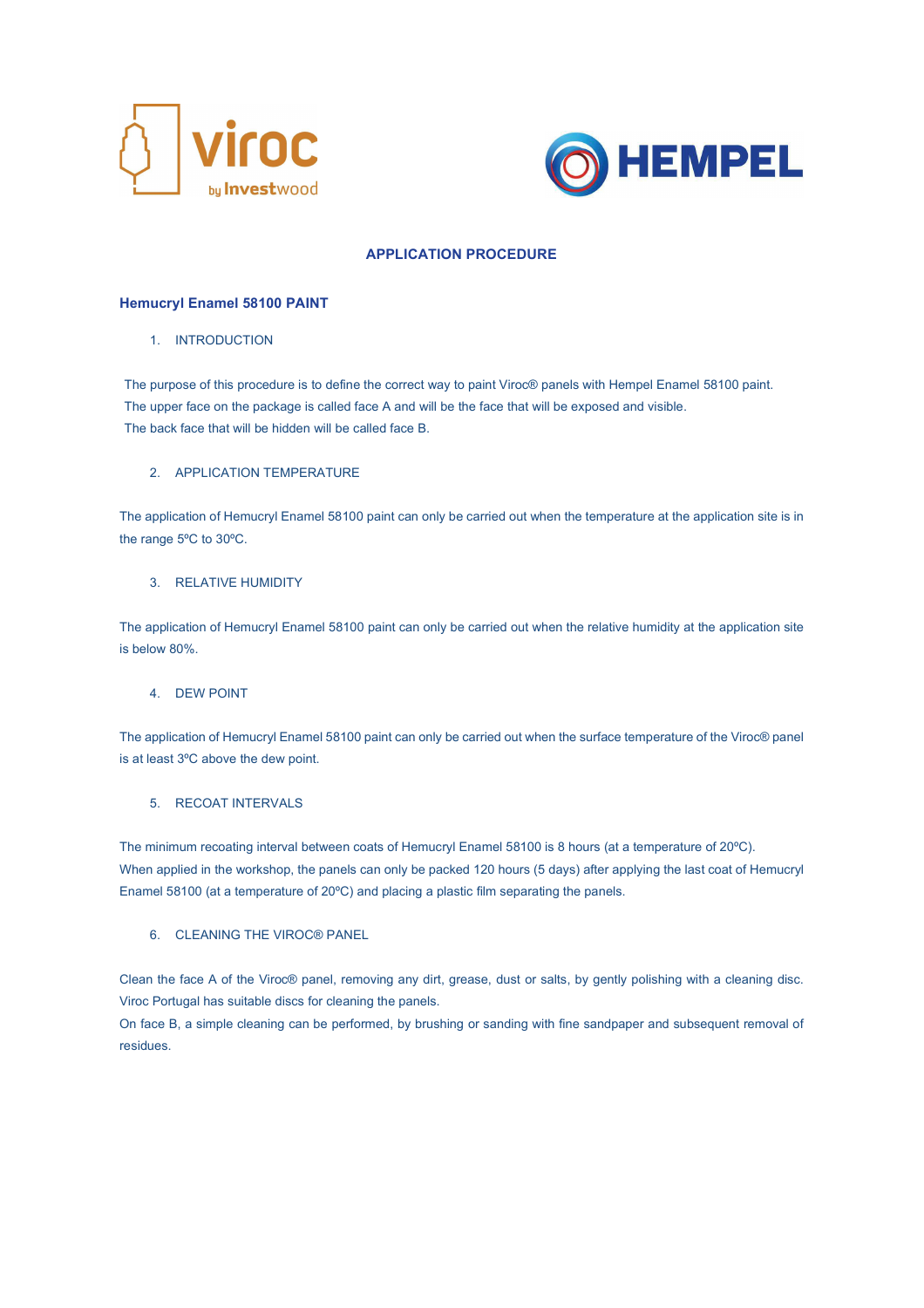



### 7. VARNISH APPLICATION

### Face B

Apply one coat of Hemucryl Enamel 58100 by roller, diluted 5% with clean water, layer (1); this coat is intended to seal the panel porosity.

### Face A and Edges

Apply one coat of Hemucryl Enamel 58100 by roller, diluted 5% with clean water, layer (2); this coat is intended to seal the panel porosity.

Apply two coats by spray or by roller of Hemucryl Enamel 58100, diluted 5% with clean water, layers (3) and (4). The minimum dry film thickness for these coats will be 60µm (30 µm per coat).

# 8. QUALITY CONTROL

The applicator, before and during the varnishing work of Viroc® panels, must carry out the following quality control registration tasks:

### a) Check that Viroc® panels are not wet.

b) Check if the temperature of the panel is 3ºC above the dew point.

c) Measure the temperature and relative humidity of the place where the varnishing will be carried out.

Frequency of measurements: 3 times a day during working hours (morning, midday and mid-afternoon).

d) The batch numbers of the products used will be noted on the painting registration sheet.

The expiry date shown on the package will also be recorded.

e) In order to control the amount of paint applied on the Viroc® panel, samples of a minimum size of 400x800 mm will be carried out simultaneously with the painting of the panels, randomly arranged without ever being followed, where metal sheets will be placed (one unit per panel), with a minimum dimension of 75x150 mm and which will be spray-painted in the last two finishing coats, layers (3) and (4).

f) The number of samples to be carried out will be one metal sheet per 200m<sup>2</sup>.

The ink thickness measured on the control recording plates after drying, relating to layers (3) and (4), must not be less than 60 µm.

g) If you verify that the amount of paint applied is less than that indicated above, additional coats will be applied until the minimum dry thickness is respected. You can lightly sand with fine sandpaper to improve the adhesion between coats.

# 9. MAINTENANCE

Remove all coats that do not guarantee good adhesion. Wash and degrease the surface with a high pressure fresh water jet. Allow to dry completely.

Apply Hemucryl Enamel 58100 paint in the necessary coats.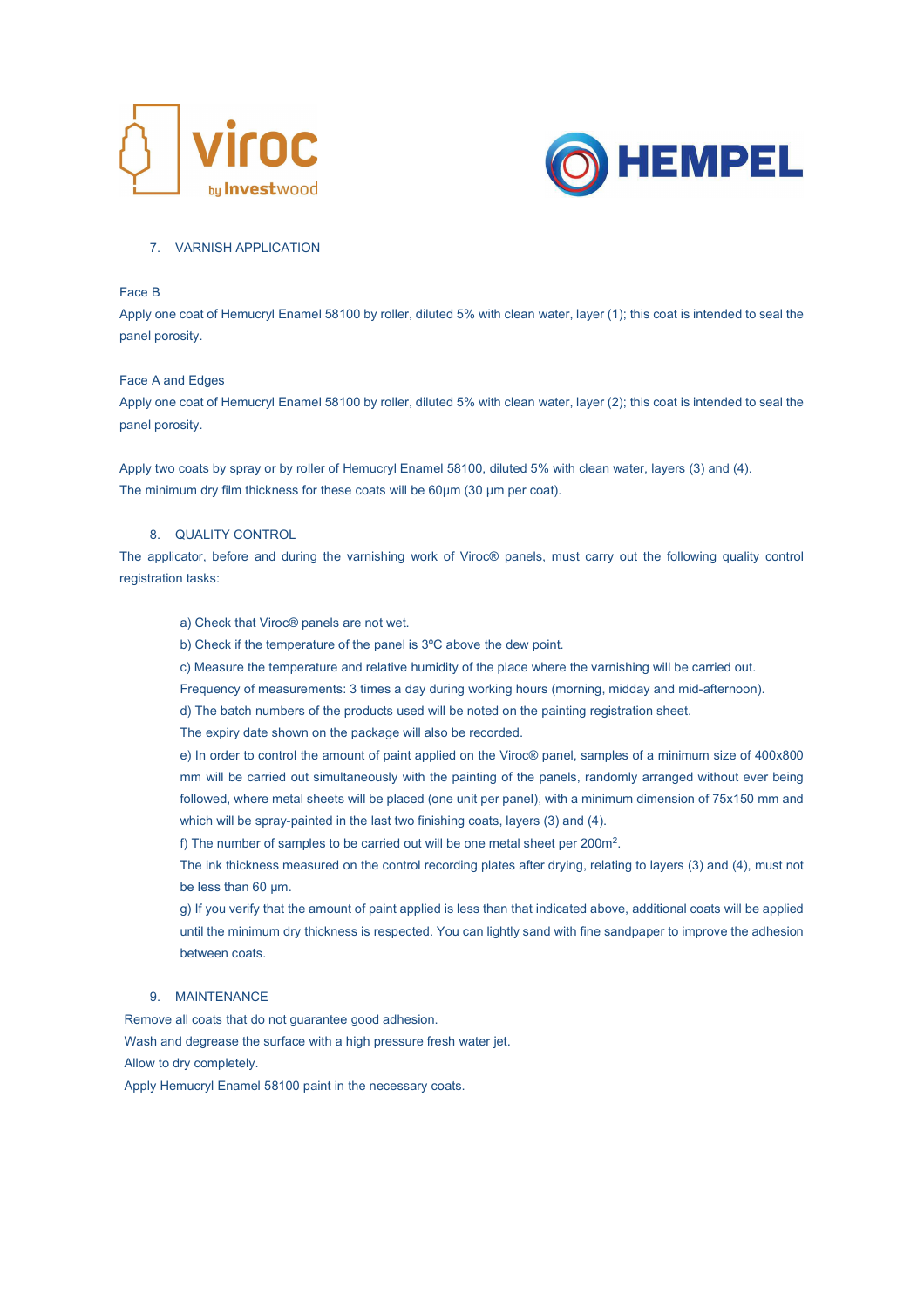



# 10. REMARKS:

- a) Viroc Portugal S.A. and Hempel Portugal S.A. reserve the right to change the information contained in this application procedure whenever they see fit.
- b) Hemucryl Enamel 58100 paint must be purchased in its base 50 (transparent).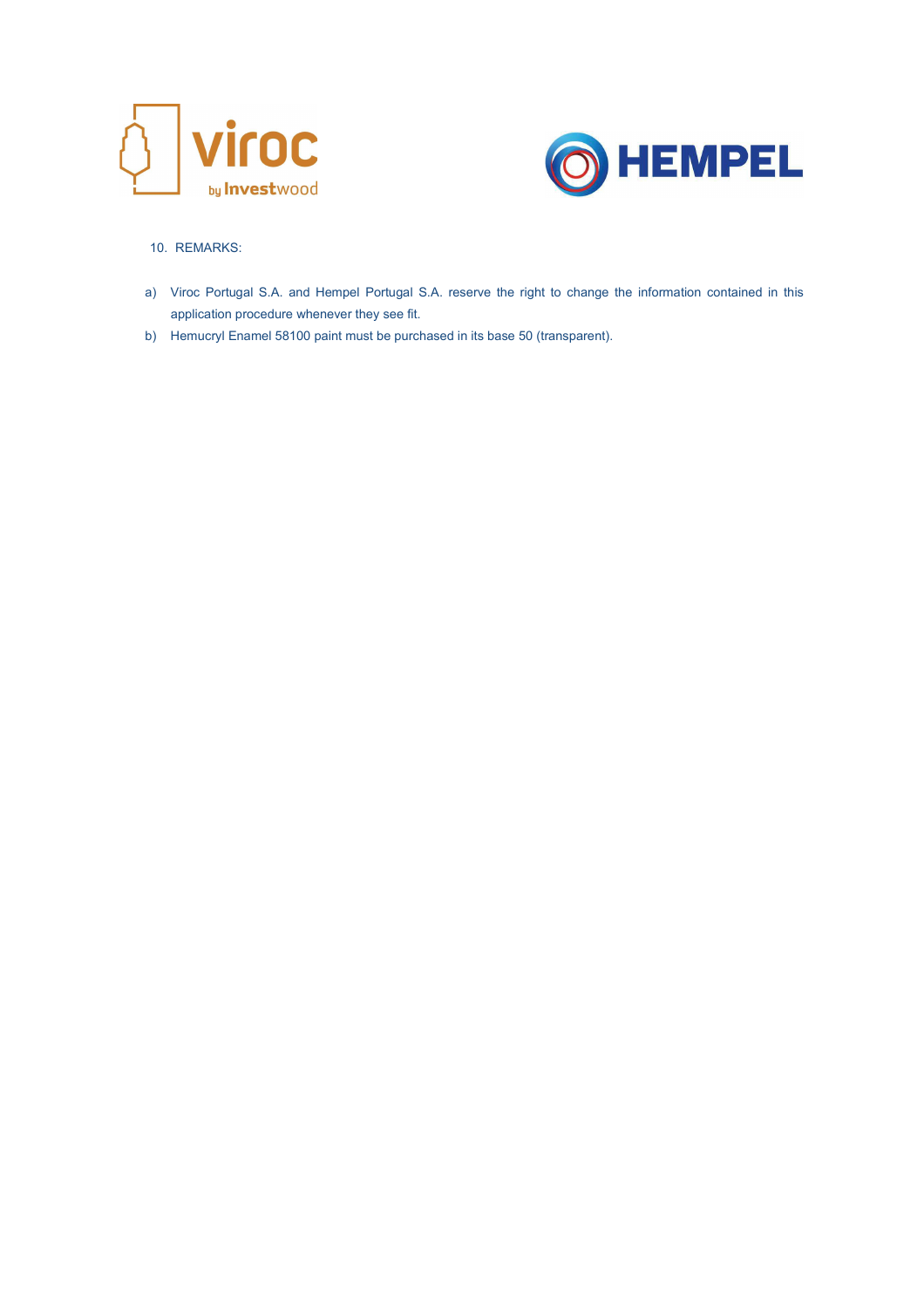

# Hemucryl Enamel

# Product characteristics

### **Description**

Hemucryl Enamel 58100 is a water-borne, acrylic dispersion based paint. It dries to a non-yellowing and glossy coating with low dirt pickup, good weathering properties, and high gloss retention. Especially suited for roller or brush application. For airless spray application, Hemucryl Enamel Hi-Build 58030 is recommended.

### **Recommended use**

As a glossy, finishing coat in water-borne paint systems, interior and exterior, in mildly to moderately corrosive environment. For use on buildings the relatively high resistance to diffusion of water vapour and carbon dioxide should be taken into account.

### **Service temperature:**

- Maximum, dry exposure only: 120°C [248°F].

# Product safety

**Flash point** 101°C [214°F]

### **VOC content**

| Legislation     | Value                    |
|-----------------|--------------------------|
| EU              | 52 g/L [0.43 lb/US gal]  |
| US (coatings)   | 64 g/L [0.53 lb/US gal]  |
| US (regulatory) | 142 g/L [1.19 lb/US gal] |
| China           | 52 g/L [0.43 lb/US gal]  |

According to specific legislation, see details in the Explanatory Notes available at Hempel website, hempel.com or at your local Hempel website. VOC values may vary with shade, please consult the Safety Data Sheet, section 9.

#### **Handling**

Handle with care. Before and during use, observe safety labels on packaging and paint containers and follow all local and national safety regulations. Always consult Hempel's Safety Data Sheet for this product along with the Product Data Sheet.

For professional use only.

# Product data

**Product code** 58100

**Standard shade\* / code** White 10000

**Gloss** Glossy

**Volume solids**  $41 + 2%$ 

**Specific gravity** 1.3 kg/L [11 lb/US gal]

**Reference dry film thickness** 50 micron [2.0 mils]

# Surface preparation

### **Cleanliness**

- Remove oil, grease and other contaminants by suitable detergent cleaning.
- Remove salts, detergents, contaminants and marine growth by high pressure fresh water cleaning.

#### New build:

- According to Hempel's Specification.

#### Maintenance and Repair

- According to Hempel's Specification.

Consult Hempel's separate Surface Preparation Guidelines for more details.

Wide range of colours is available via Hempel's Multi-Tint® system. In the system of the system of the system of the system of the system of the system of the system of the system of the system.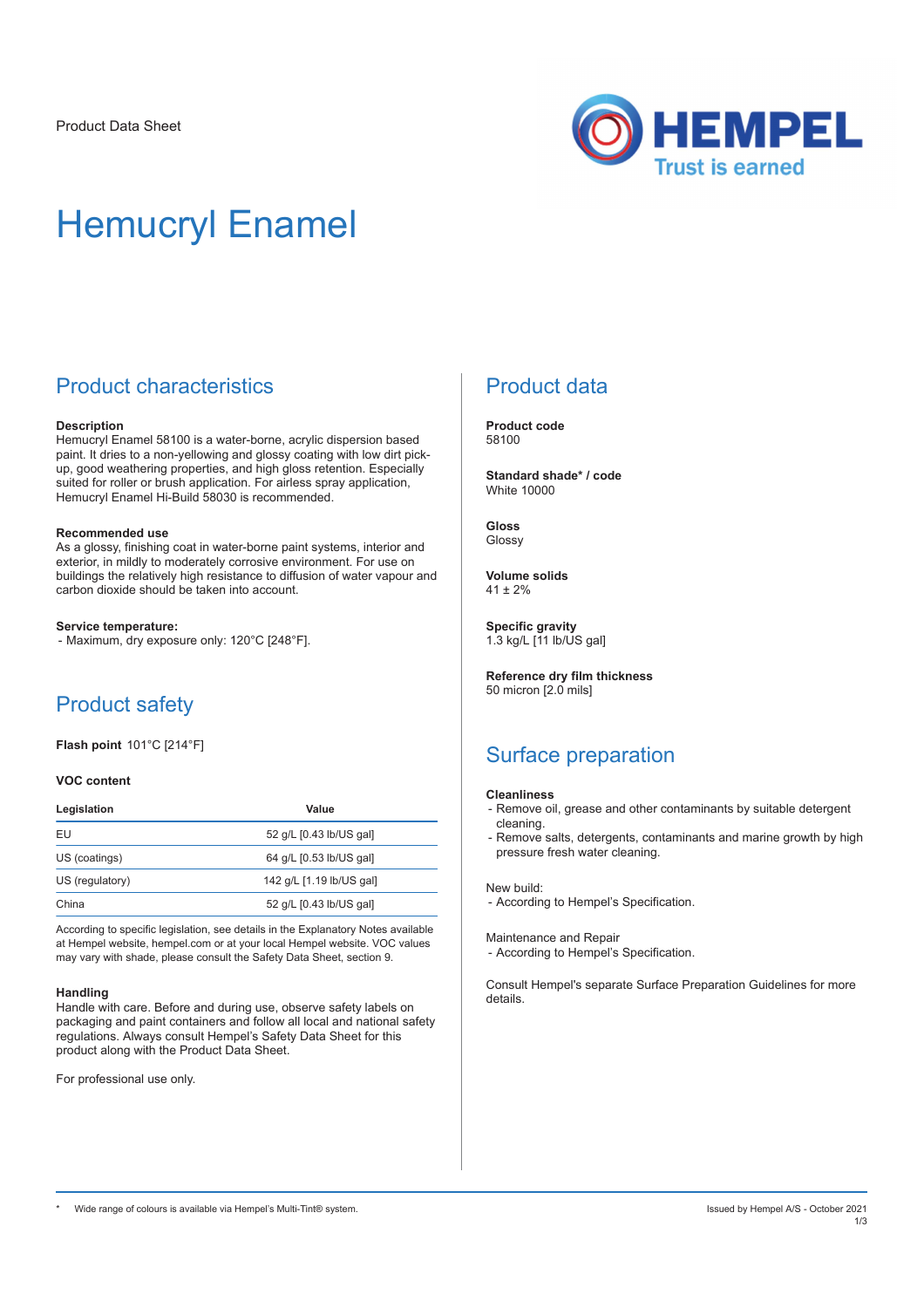

# Hemucryl Enamel

# **Application**

**Mixing ratio** Stir well before use.

**Thinner** Fresh water

**Cleaner** Fresh water

### **Application method**

| Tool   | <b>Thinning</b><br>max vol. | <b>Application parameters</b> |  |
|--------|-----------------------------|-------------------------------|--|
| Brush  | 5%                          | Not Applicable.               |  |
| Roller | 5%                          | Not Applicable.               |  |

### **Film thickness**

| <b>Specification range</b>    | Low                                 | High                                     | Recommended                                         |  |
|-------------------------------|-------------------------------------|------------------------------------------|-----------------------------------------------------|--|
| Dry film thickness            | 30 micron                           | 100 micron                               | 50 micron                                           |  |
|                               | $[1.2 \text{ mils}]$                | $[3.9 \text{ mils}]$                     | $[2.0 \text{ mils}]$                                |  |
| Wet film thickness            | 75 micron                           | 250 micron                               | 120 micron                                          |  |
|                               | [3 mils]                            | $[10 \text{ miles}]$                     | $[5 \text{ miles}]$                                 |  |
| Theoretical spreading<br>rate | 14 $m^2/l$<br>[570 sq ft/US<br>gal] | 4 1 $m^2/l$<br>$[170$ sq $ft/US$<br>gal] | $8.2 \text{ m}^2/\text{L}$<br>[330 sq ft/US<br>gal] |  |

Product may be specified in another film thickness than indicated depending on purpose and area of use. This will alter spreading rate, drying and curing time and overcoating interval. Overthickness should be closely controlled and never locally exceed 100 micron [3.9 mils] DFT. On irregular surfaces it is recommended to employ special care in avoiding over application.

### **Application conditions**

- To avoid condensation, apply on a clean and dry surface with a temperature that is at least 3°C [5°F] above the dew point.

### **Relative Humidity:**

- Relative humidity must be below 80% during application.

# Drying and overcoating

#### **Product compatibility**

- Previous coat: According to Hempel's Specification. Recommended products are: Hemucryl Primer Hi-Build 18100, Hemudur 18500
- Subsequent coat: None.

### **Drying time**

| Surface<br>temperature |     | $20^{\circ}$ C<br>[68°F] |  |
|------------------------|-----|--------------------------|--|
| Surface dry            | min | 15                       |  |

Determined for dry film thickness 50 micron [2.0 mils] at standard conditions, see Hempel's Explanatory Notes for details.

### **Overcoating**

Consult Hempel's specification for more information.

#### **Drying conditions**

- To obtain the drying time stated, it is important to maintain sufficient ventilation during application, drying and curing.
- Condensation on the freshly applied coating should be avoided.

### **Overcoating details**

- The surface must be dry and clean prior to application.

### **Other remarks**

- Hempel's Specification supersedes any recommendations given in the Product Data Sheets.

# **Storage**

**Shelf life**

| <b>Ambient</b> | $25^{\circ}$ C |
|----------------|----------------|
| temperature    | [77°F]         |
| Product        | 36 months      |

Shelf life from date of production, when stored in original, unopened containers. Thereafter, the product quality must be re-inspected. Always check the best before date or expiry date on the label.